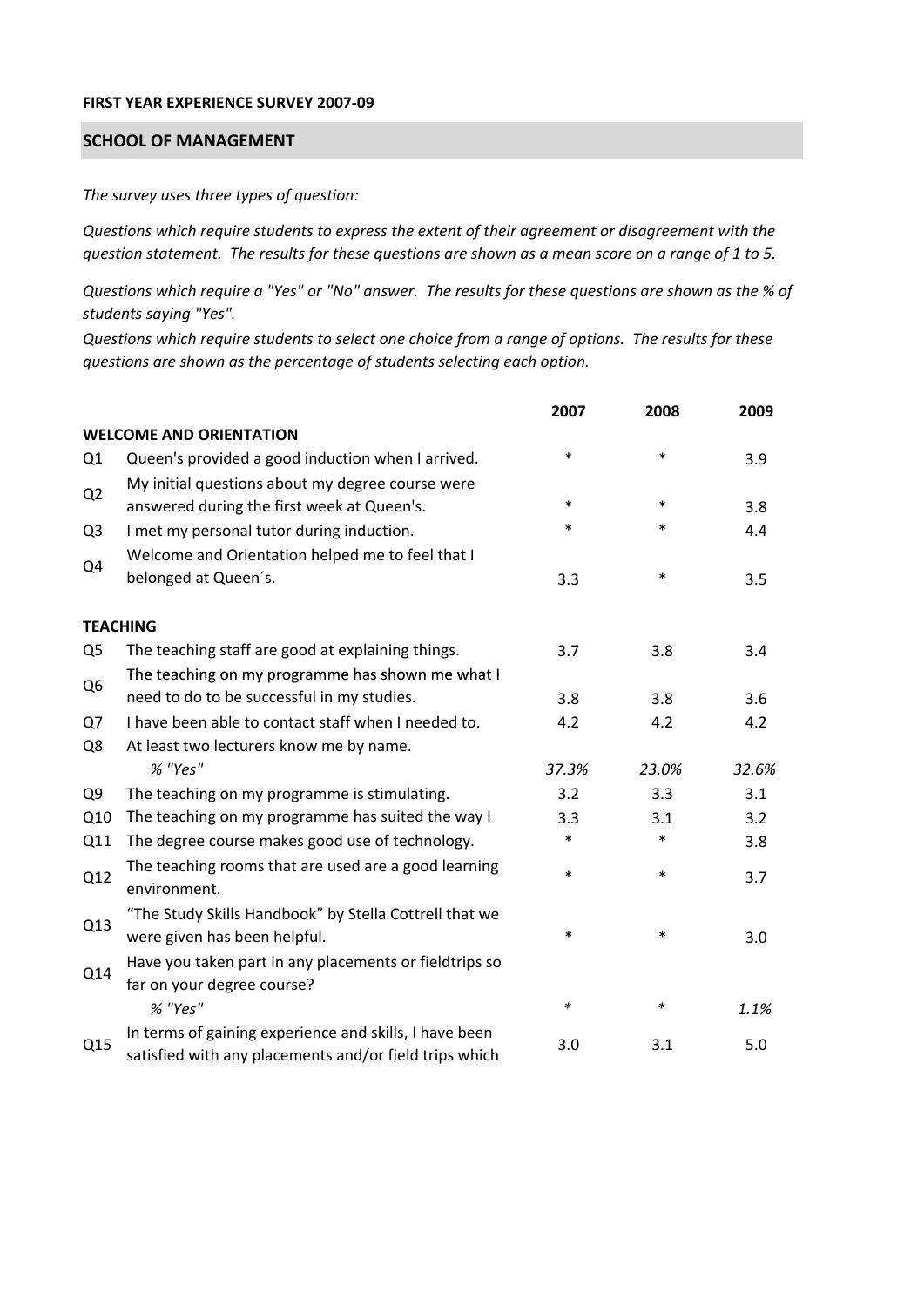|                 |                                                                                                      | 2007   | 2008   | 2009   |
|-----------------|------------------------------------------------------------------------------------------------------|--------|--------|--------|
|                 | <b>ASSESSMENT AND FEEDBACK</b>                                                                       |        |        |        |
| Q16             | Feedback on my work has been prompt (within three<br>weeks of submission of the work).               | 3.9    | 3.8    | 3.9    |
| Q17             | Feedback on my work has helped me in my learning.                                                    | 3.9    | 3.5    | 3.6    |
| Q18             | The criteria used in assessing work were made clear at<br>the beginning of my programme.             | 3.9    | 3.9    | 3.6    |
| Q19             | I am satisfied with my academic performance on my<br>modules.                                        | 3.5    | 3.0    | 3.4    |
|                 | <b>LEARNING RESOURCES</b>                                                                            |        |        |        |
| Q <sub>20</sub> | The library resources (eg, books, journals) are good<br>enough for my needs.                         | 4.2    | 4.1    | 4.1    |
| Q21             | The library services (eg, borrower services, information,<br>training) are good enough for my needs. | 4.0    | 4.0    | 3.8    |
| Q <sub>22</sub> | I have been able to access computers when I needed to.                                               | 4.3    | 4.3    | 3.8    |
| <b>SERVICES</b> |                                                                                                      |        |        |        |
|                 | Where I have used them, I have been satisfied with the following:                                    |        |        |        |
| Q <sub>23</sub> | <b>Accommodation Office</b>                                                                          | 3.7    | 3.5    | 3.7    |
| Q <sub>24</sub> | <b>Admissions Office</b>                                                                             | 4.0    | 3.9    | 3.9    |
| Q <sub>25</sub> | <b>Campus Eating Places</b>                                                                          | $\ast$ | $\ast$ | 4.0    |
| Q <sub>26</sub> | Careers Services, Work Placement Centre, Jobshop                                                     | 3.8    | 3.9    | 3.9    |
| Q27             | <b>Counselling Service</b>                                                                           | $\ast$ | $\ast$ | 3.6    |
| Q <sub>28</sub> | <b>Disability Services</b>                                                                           | 3.4    | 3.4    | 3.7    |
| Q <sub>29</sub> | <b>Health Services</b>                                                                               | 3.6    | 3.3    | $\ast$ |
| Q30             | <b>Finance Office</b>                                                                                | 3.8    | 3.8    | 3.7    |
| Q <sub>31</sub> | Learning Development Service                                                                         | $\ast$ | $\ast$ | 3.6    |
| Q <sub>32</sub> | Queen's International                                                                                | 3.5    | 3.2    | 3.3    |
| Q <sub>33</sub> | Queen's Sport (PEC)                                                                                  | $\ast$ | $\ast$ | 4.0    |
| Q34             | Student Jobshop                                                                                      | $\ast$ | $\ast$ | 3.3    |
| Q <sub>35</sub> | <b>Student Records and Examinations</b>                                                              | 3.9    | 3.6    | 3.8    |
| Q36             | <b>Student Support</b>                                                                               | 3.6    | 3.8    | $\ast$ |
| Q <sub>37</sub> | <b>Student Guidance Centre</b>                                                                       | $\ast$ | 4.1    | 4.1    |
| Q38             | Students' Union                                                                                      | *      | $\ast$ | 4.4    |
| Q39             | <b>University Clubs and Societies</b>                                                                | *      | *      | 3.9    |
| Q40             | The Students' Union has enhanced my experience at<br>Queen's                                         | $\ast$ | $\ast$ | 3.8    |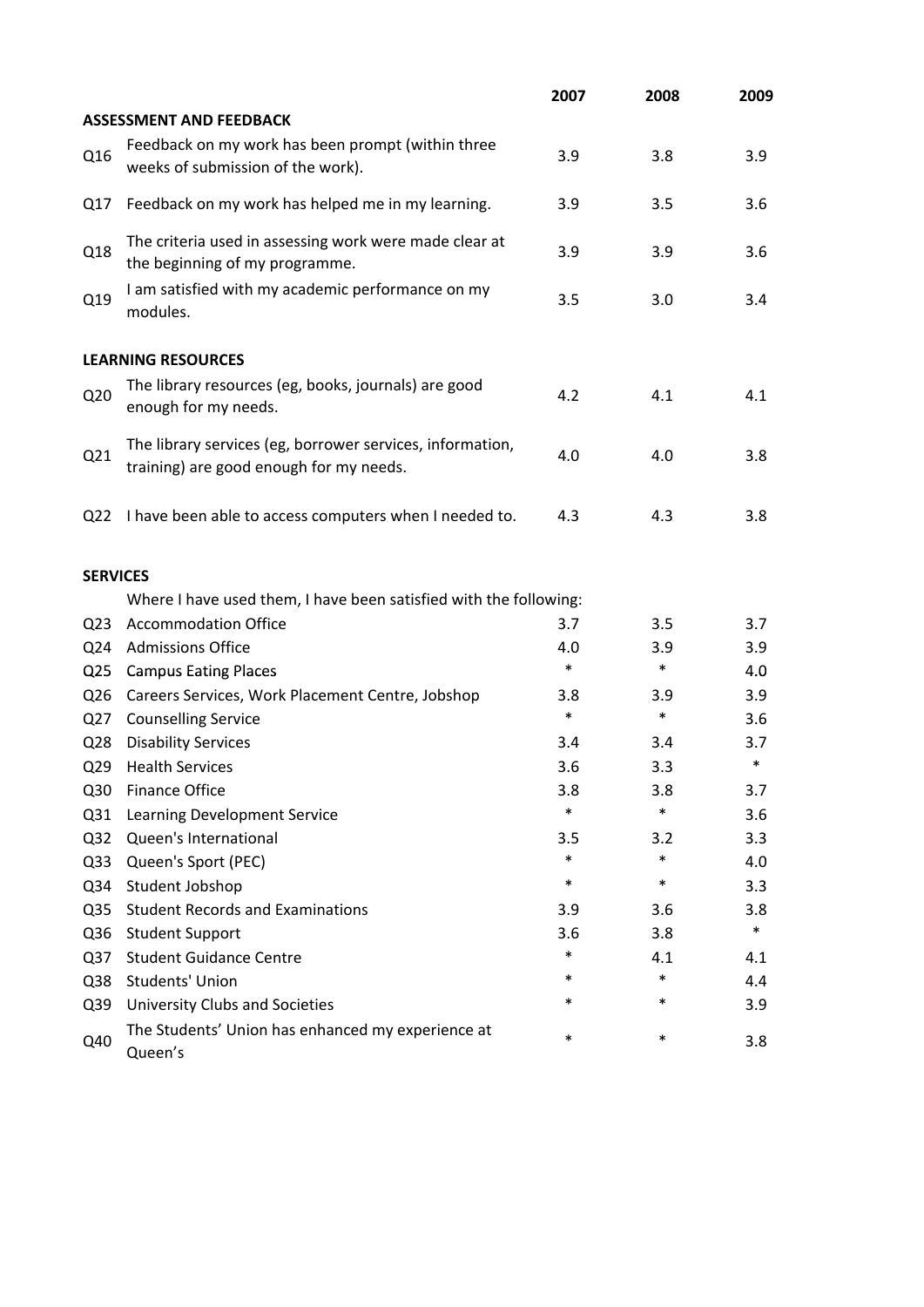|                 |                                                                                                  | 2007   | 2008   | 2009 |
|-----------------|--------------------------------------------------------------------------------------------------|--------|--------|------|
| <b>ADVICE</b>   |                                                                                                  |        |        |      |
|                 | I have received sufficient guidance about the academic choices open to me:                       |        |        |      |
| Q41             | Pre-Admission (from Admissions Office)                                                           | 3.4    | 3.6    | 3.4  |
| Q42             | Post-admission (from Schools, Academic Staff)                                                    | 3.4    | 3.6    | 3.4  |
| Q43             | From other staff in the School (once I had arrived at                                            | *      | $\ast$ | 3.3  |
| Q44             | Queen's information on tuition fees and bursaries was<br>helpful.                                | $\ast$ | $\ast$ | 3.7  |
|                 | The most useful source of information on tuition fees                                            |        |        |      |
| Q45             | and financial support was:                                                                       |        |        |      |
|                 | Secondary School                                                                                 | 31.3%  | 28.0%  | ∗    |
|                 | E&LB/LEA                                                                                         | 25.3%  | 33.0%  | *    |
|                 | <b>UCAS</b>                                                                                      | 18.1%  | 16.0%  |      |
|                 | Queen's literature (leaflets, correspondence)                                                    | 10.8%  | 14.0%  | *    |
|                 | Queen's website                                                                                  | 10.8%  | 5.0%   | *    |
|                 | Other                                                                                            | 3.6%   | 4.0%   | *    |
|                 | PERSONAL DEVELOPMENT                                                                             |        |        |      |
| Q46             | My programme requires me to work with other<br>students.                                         | 3.8    | 3.9    | 4.1  |
| Q47             | I have received sufficient advice about Personal<br>Development Planning (PDP).                  | 2.7    | 3.1    | 2.8  |
| Q48             | I am not as motivated towards my studies as I should<br>be.                                      | 2.6    | 2.6    | 2.7  |
| Q49             | Having Personal Tutors for first year students is a good<br>idea.                                | $\ast$ | $\ast$ | 3.4  |
| Q50             | I haven't done the background reading expected of me.                                            | 2.7    | 2.9    | 3.0  |
| Q51             | Academic work at this level is harder than I expected it<br>to be.                               | 3.1    | 2.5    | 2.8  |
| Q <sub>52</sub> | I feel I have made the right choice of programme.                                                | 3.8    | 3.7    | 3.8  |
| Q53             | I know what I want to do when I graduate.                                                        | 3.2    | 3.3    | 3.2  |
| Q54             | I am confident that my programme will lead to a job at<br>a level that matches my qualification. | 3.9    | 4.0    | 3.9  |
| Q55             | I enjoy the social side of being at Queen's.                                                     | 4.1    | 4.2    | 4.2  |
| Q56             | I know about Degree Plus.                                                                        | $\ast$ | $\ast$ | 2.6  |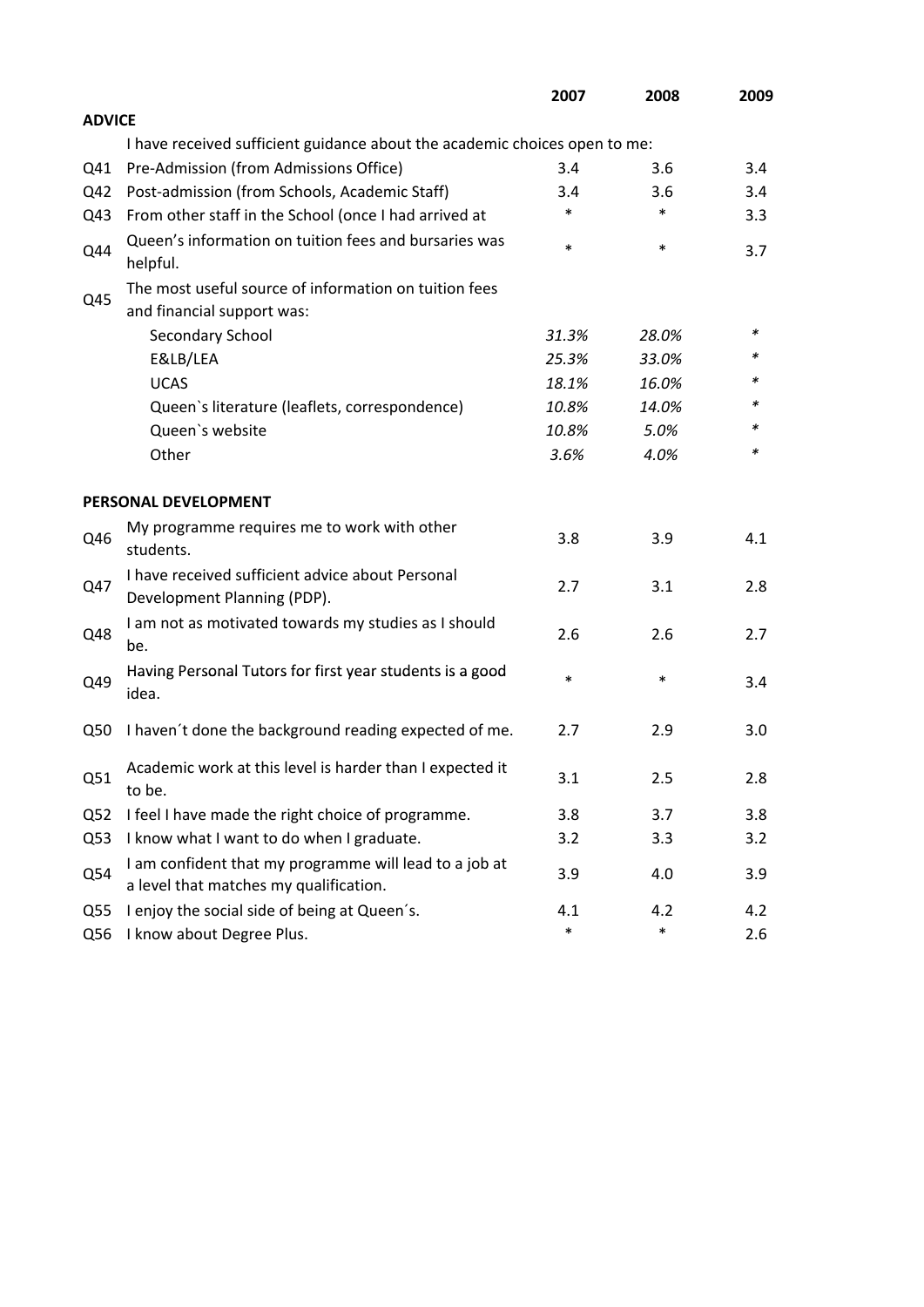|     |                                                                                                                 | 2007  | 2008  | 2009  |
|-----|-----------------------------------------------------------------------------------------------------------------|-------|-------|-------|
|     | <b>ORGANISATION AND MANAGEMENT</b>                                                                              |       |       |       |
|     | How many hours of time-tabled classes (eg, lectures,                                                            |       |       |       |
| Q57 | tutorials, seminars, practicals) have you had scheduled                                                         |       |       |       |
|     | $0 - 6$                                                                                                         | 2.4%  | 2.0%  | 0.0%  |
|     | $7 - 12$                                                                                                        | 74.7% | 82.0% | 77.9% |
|     | $13 - 18$                                                                                                       | 20.5% | 15.0% | 21.1% |
|     | 19-24                                                                                                           | 2.4%  | 1.0%  | 1.1%  |
|     | $25+$                                                                                                           | 0.0%  | 0.0%  | 0.0%  |
|     | How many days per week during term-time do you                                                                  |       |       |       |
| Q58 | typically come to Queen's to study?                                                                             |       |       |       |
|     | 1                                                                                                               | 3.7%  | 3.0%  | 1.1%  |
|     | $\overline{2}$                                                                                                  | 2.4%  | 3.0%  | 3.2%  |
|     | 3                                                                                                               | 23.2% | 22.2% | 11.7% |
|     | 4                                                                                                               | 63.4% | 48.5% | 66.0% |
|     | $5+$                                                                                                            | 7.3%  | 23.2% | 18.1% |
|     |                                                                                                                 |       |       |       |
|     | <b>STUDY LIFE BALANCE</b>                                                                                       |       |       |       |
| Q59 | Where are you living while you are attending Queen's?                                                           |       |       |       |
|     | At Home                                                                                                         | 43.9% | 34.0% | 36.8% |
|     | Other private accommodation                                                                                     | 25.6% | 35.0% | 16.8% |
|     | University run accommodation                                                                                    | 30.5% | 31.0% | 46.3% |
| Q60 | Have you been required to take on employment (part-<br>time, full-time) to finance yourself through university? |       |       |       |
|     | % "Yes"                                                                                                         | 77.1% | 74.0% | 66.3% |
|     |                                                                                                                 |       |       |       |
| Q61 | Please select the number of hours you work in your job<br>per week:                                             |       |       |       |
|     | $1-5$                                                                                                           | 1.6%  | 4.1%  | 12.7% |
|     | $6 - 10$                                                                                                        | 28.1% | 25.7% | 31.7% |
|     | $10 - 15$                                                                                                       | 37.5% | 40.5% | 36.5% |
|     | 16-20                                                                                                           | 23.4% | 23.0% | 17.5% |
|     | $21 - 25$                                                                                                       | 6.3%  | 6.8%  | 0.0%  |
|     | $26+$                                                                                                           | 3.1%  | 0.0%  | 1.6%  |
| Q62 | I find it difficult to balance academic and other commitments such as:                                          |       |       |       |
|     | Social Life                                                                                                     | 2.9   | 2.9   | 3.0   |
|     | Work (part-time, full-time)                                                                                     | 2.7   | 2.9   | 3.1   |
|     | Caring for others (parent, partner, children)                                                                   | 3.2   | 3.1   | 3.5   |